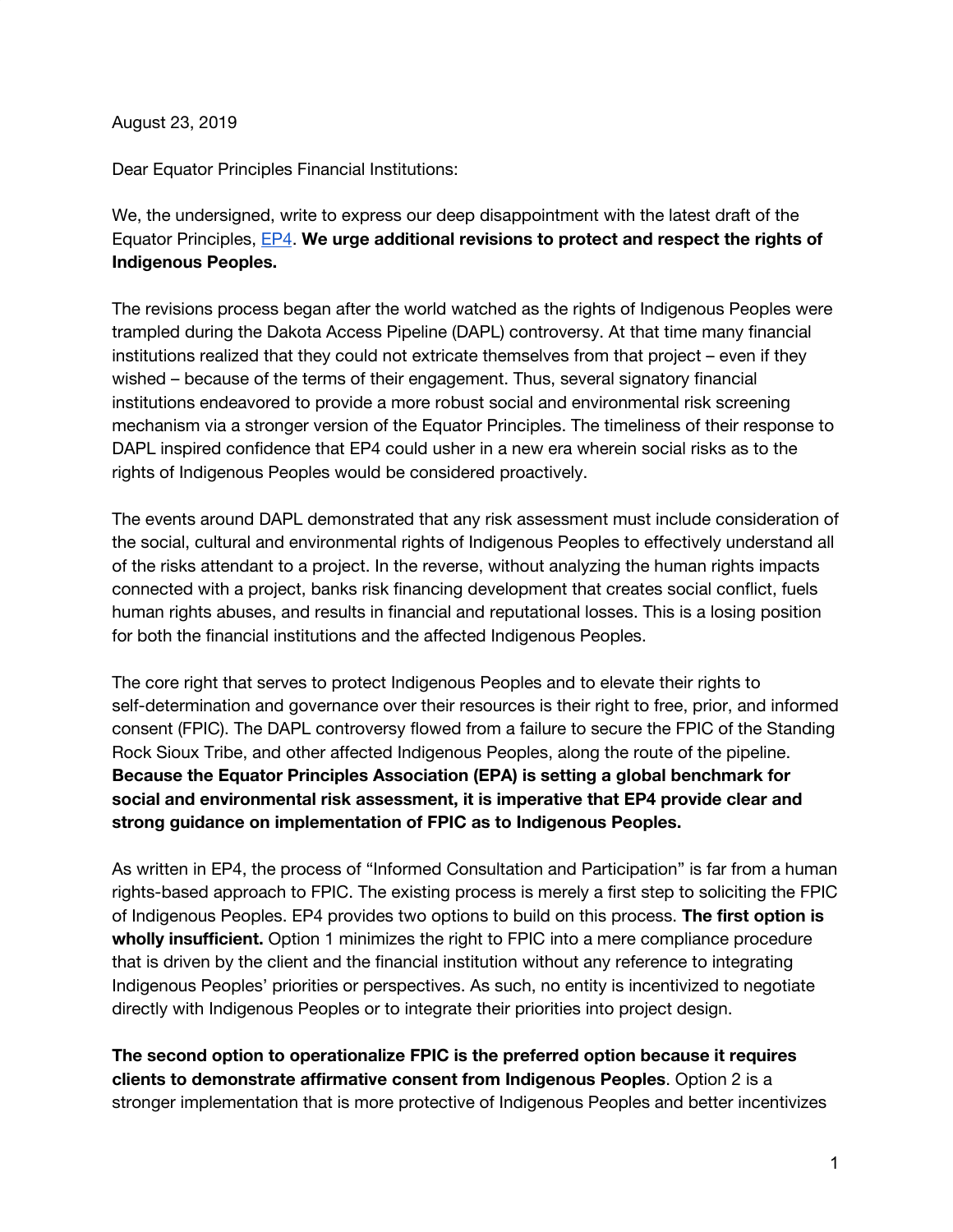clients and financial institutions to operationalize a human rights-based process to solicit the FPIC of Indigenous Peoples.

In short, the following recommendations are also necessary to strengthen EP4's approach to Indigenous Peoples:

- The two options presented as to FPIC in EP4 are so limited in applicability as to be minimally protective of Indigenous Peoples rights and narrowly consider the social risks related to financing. Both the scope and applicability of the better option - option 2 must be broadened to include all projects that may have impacts on Indigenous Peoples, their lands, territories, and resources, in any country.
- The Designated versus Non-Designated country distinction must be removed. The DAPL controversy took place in a Designated Country where supports for consultation with Indigenous Peoples were allowed to stand in for the Equator Principles framework. The country distinction propagates similar situations without attention to the purpose of applying one global standard as a benchmark to assess and to address social risks from a foundation of human rights.
- The grievance mechanism as set forth in Principle 6 does not align with the EPA's internal commitment to the United Nations Guiding Principles on Business and Human Rights. It is written as a platitude without the specificity necessary to ensure that clients will proactively provide opportunities for grievances to be heard and then addressed by influencing project implementation.
- Again, while EP4 references the 2015 Paris Agreement and the TCFD Recommendations, there are few incentives for financial institutions and clients to integrate the radical changes necessary into their operations to protect Mother Earth and halt climate chaos.

Furthermore, violations of human rights cannot be "offset" or mitigated retroactively. Once occasioned, human rights abuses cannot be undone. **To show leadership on these issues in the field of sustainable finance, EP4 must reference and implement rights as enumerated in the United Nations Declaration on the Rights of Indigenous Peoples. The Declaration is never referenced in EP4.**

**The revision of EP4 is of vital importance because it is the only global framework that can support, elevate, and protect the rights of Indigenous Peoples during project financing.** Alone, host countries, financial institutions, and corporations have failed in this regard.

With this letter, we ask that EP4 be revised to better protect and respect the rights of Indigenous Peoples during project financing. We welcome the opportunity to provide expertise and perspective on these issues with the mutual understanding that our position will be considered and integrated into a revised draft.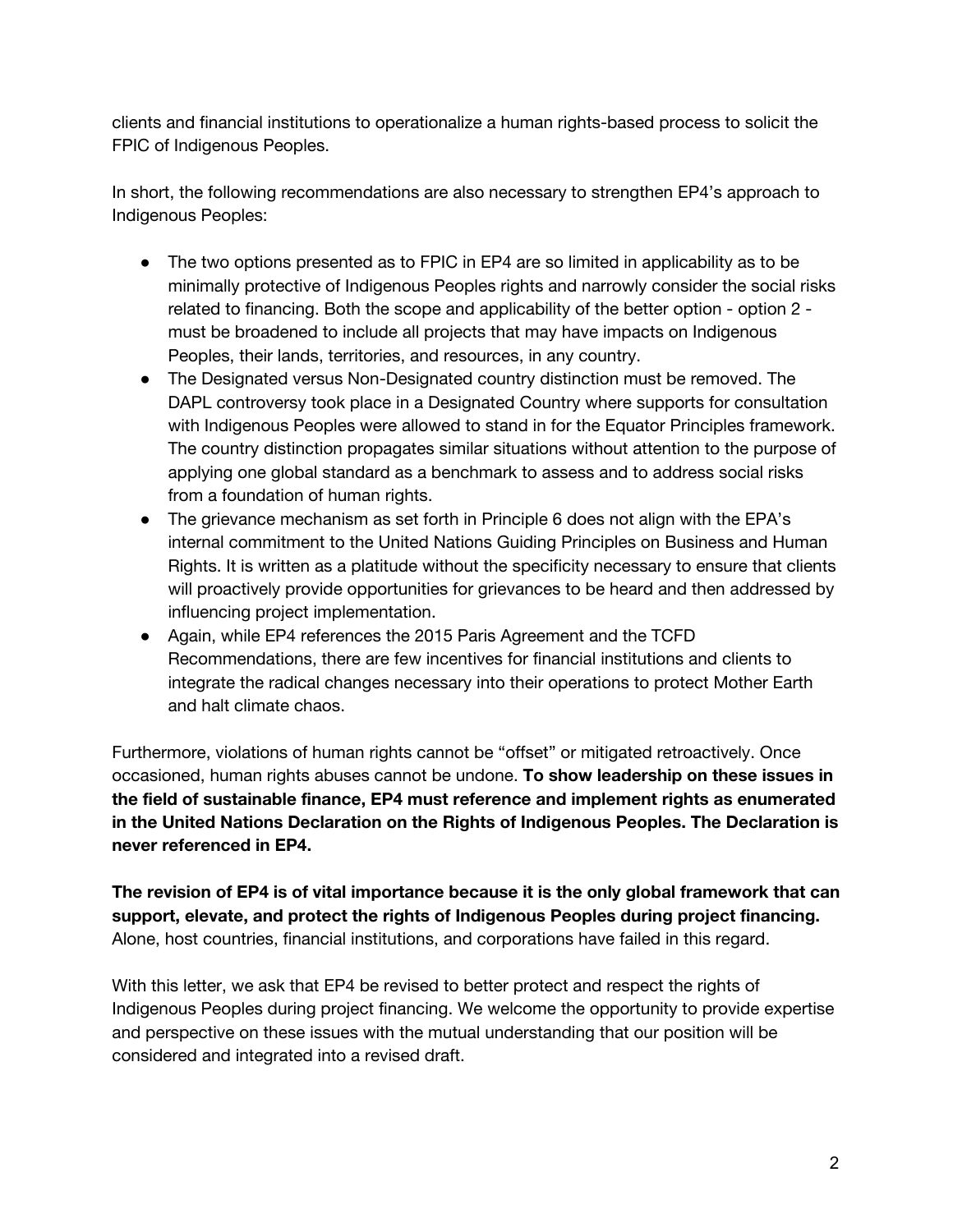Carla Fredericks First Peoples Worldwide USA

Johan Frijns **BankTrack Netherlands** 

Osprey Orielle Lake Women's Earth and Climate Action Network USA

Michelle Cook Divest Invest Protect USA

Luan Jenifer Miller/Howard Investments, Inc. USA

Y. Elaine Rasmussen Social Impact Strategies Group USA

Mari Schwartzer NorthStar Asset Management, Inc. USA

Frances Fairhead **Sustainalytics** USA

Agnes Portalewska Cultural Survival USA

Michael Kramer Natural Investments USA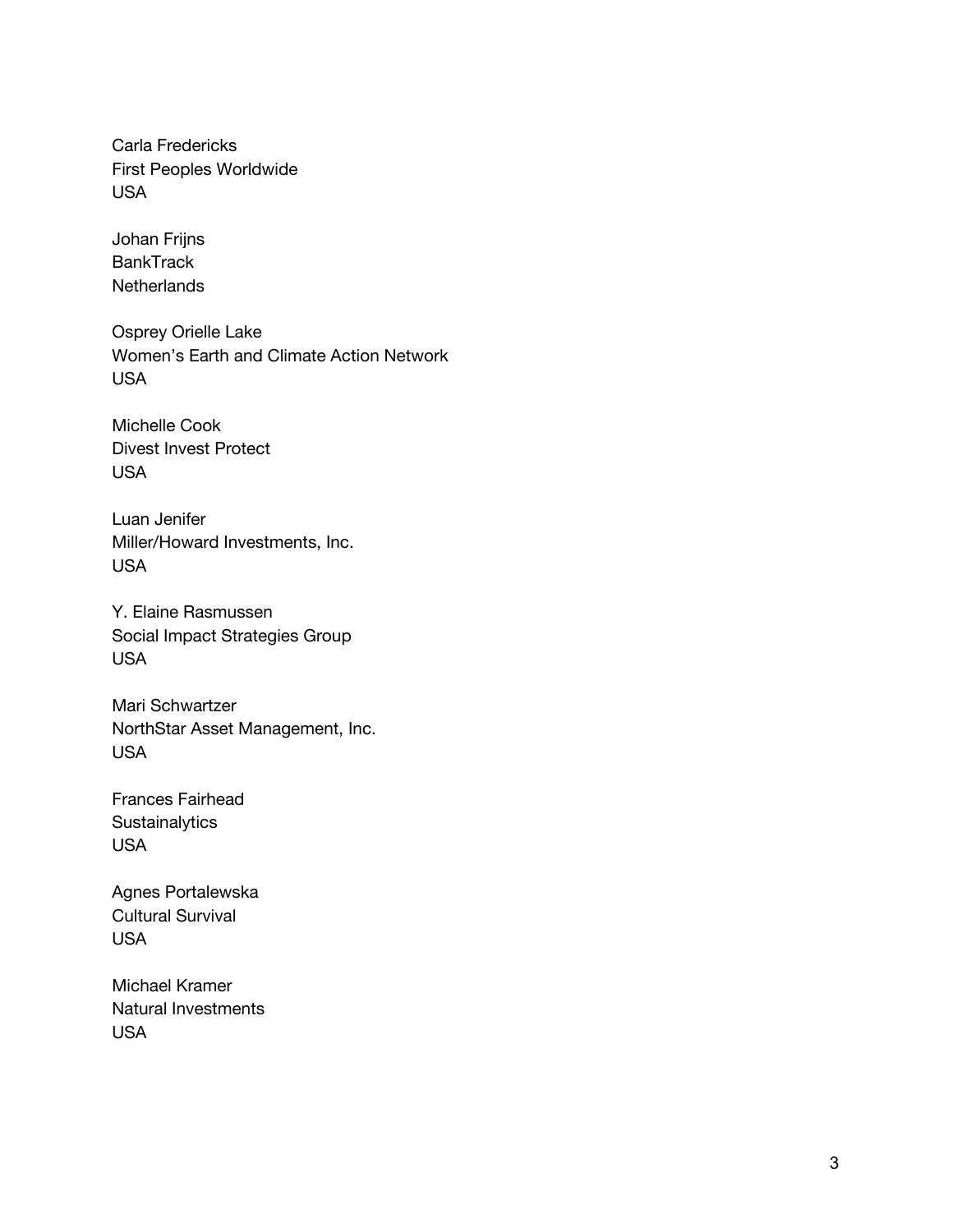Will Morgan Sonen Capital USA

Lorette Philippot Friends of the Earth France France

Andrew Whitmore London Mining Network United Kingdom

Jeffery W. Perkins Friends Fiduciary Corporation USA

Nkanda David Peasant Farmers Association for Rural Development Uganda

Delaney Greig **SHARE** Canada

Jennifer Krill **Earthworks** USA

Vanessa Roanhorse Roanhorse Consulting USA

Alison Kirsch Rainforest Action Network USA

Becky Albert-Breed First Nations Community Financial USA

James Brumm Glastonbury Commons, Ltd. USA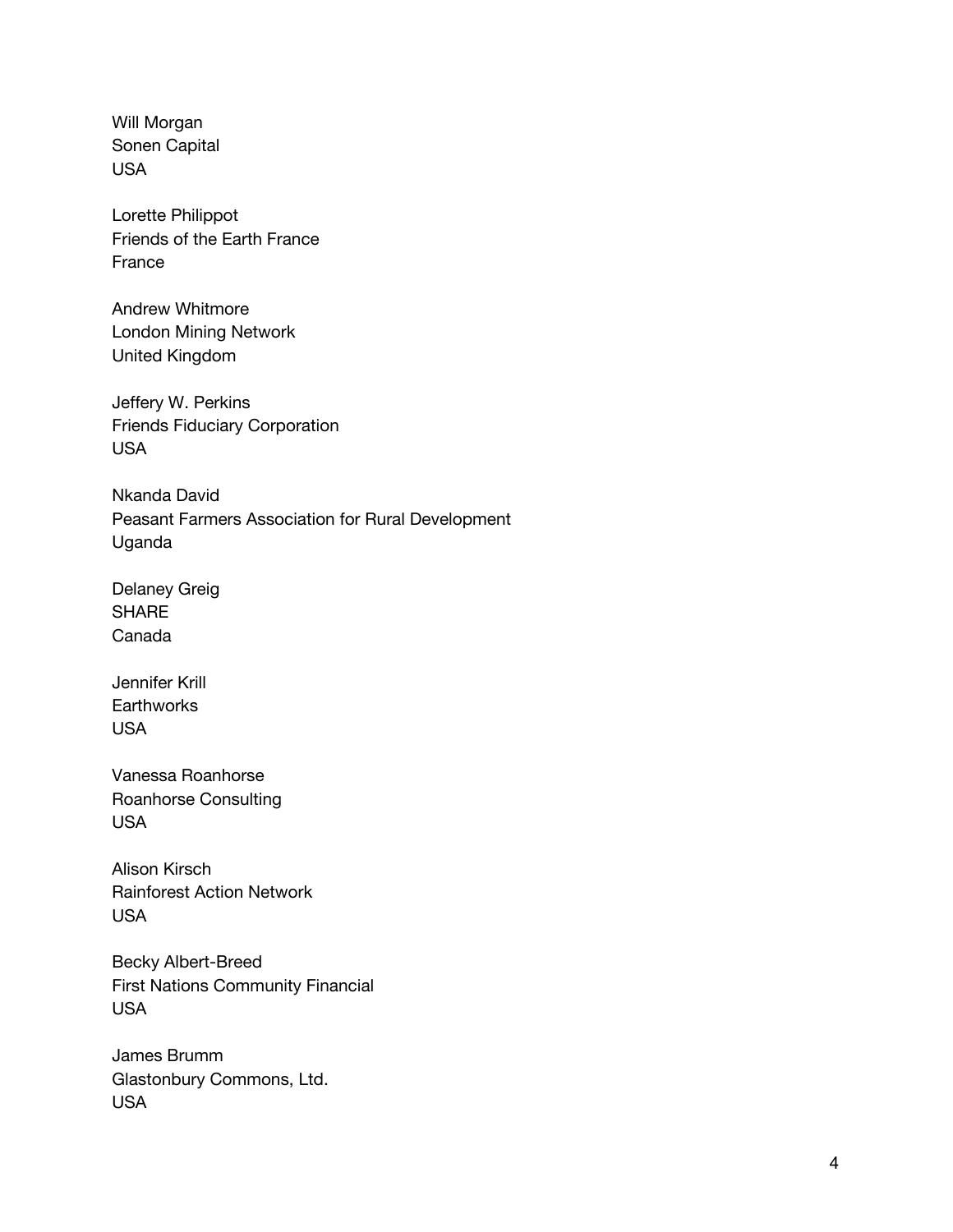Ben Cushing Sierra Club USA

Christian Donaldson Oxfam International USA

Maurice Ouma Odhiambo Jamaa Resource Initiatives Kenya Kenya

Kindra Mohr Accountability Counsel USA

Shona Hawkes Global Witness United Kingdom

Robert Kugonza Friends with Environment inz Development (FED) Uganda

Chris James The National Center for American Indian Enterprise Development USA

Emilie Pradichit Manushya Foundation Thailand

Elsa Stamatopoulou Indigenous Peoples Rights Program Columbia University USA

Charles Wilkinson University of Colorado Law School Distinguished Professor Emeritus USA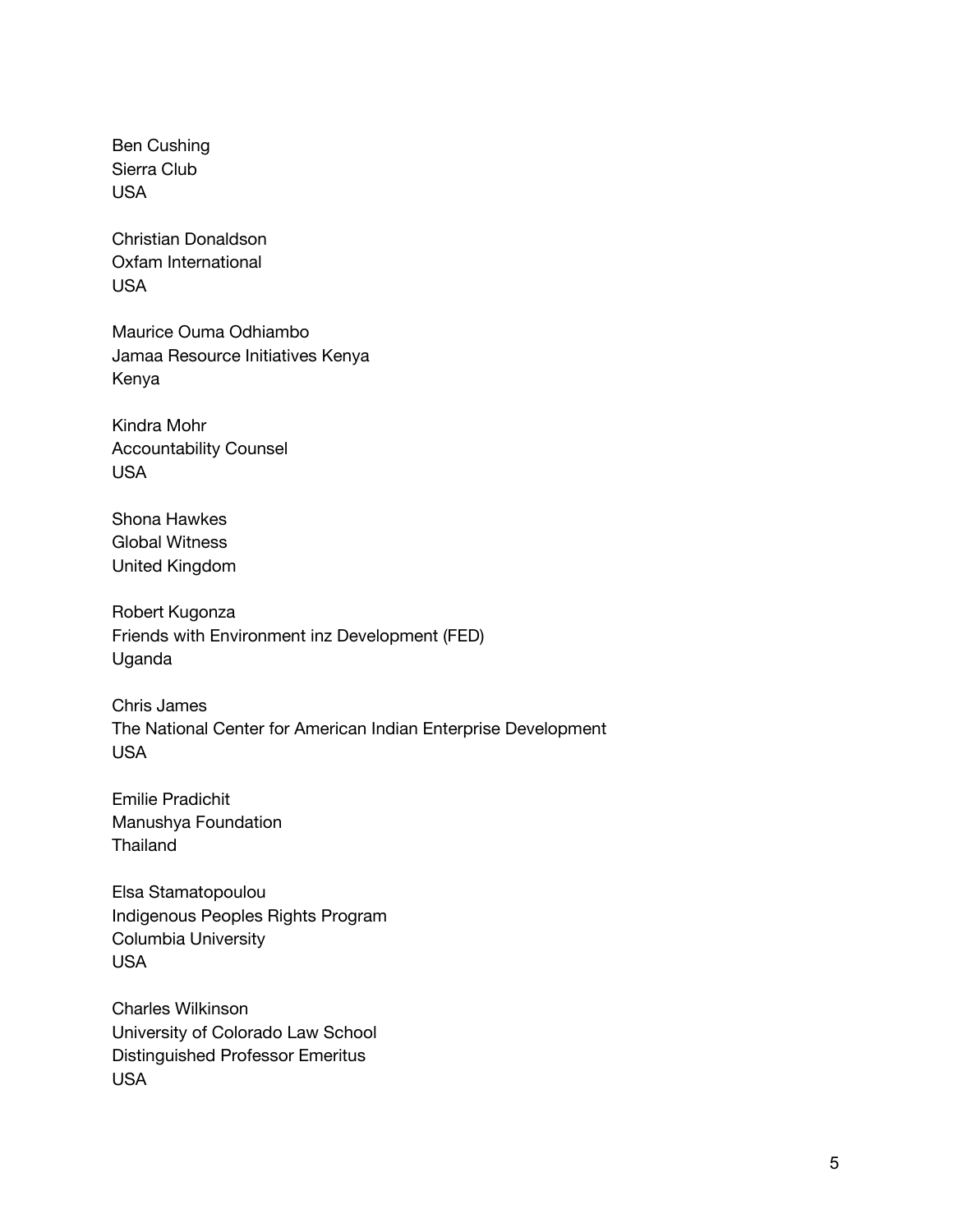Musa Ansumana Soka WASH-Net Sierra Leone Sierra Leone

Jason Campbell Soveriegn Power Inc, Spokane Tribe of Indians USA

Anthony Debbarma Borok Peoples' Human Rights Organization NE, India

Lalremruata Chhakchhuak Zo Indigenous Forum India

Richard Williams Indigenous Consultant USA

Moko Morris Te Waka Kai Ora New Zealand

Dean DePountis Standing Rock Sioux Tribe General Counsel USA

Joshua Cooper Hawai'i Institute for Human Rights USA

Cathryn Eatock Indigenous Peoples Organization, Australia Australia

Nonabah Lane Navajo Ethno-Agriculture USA